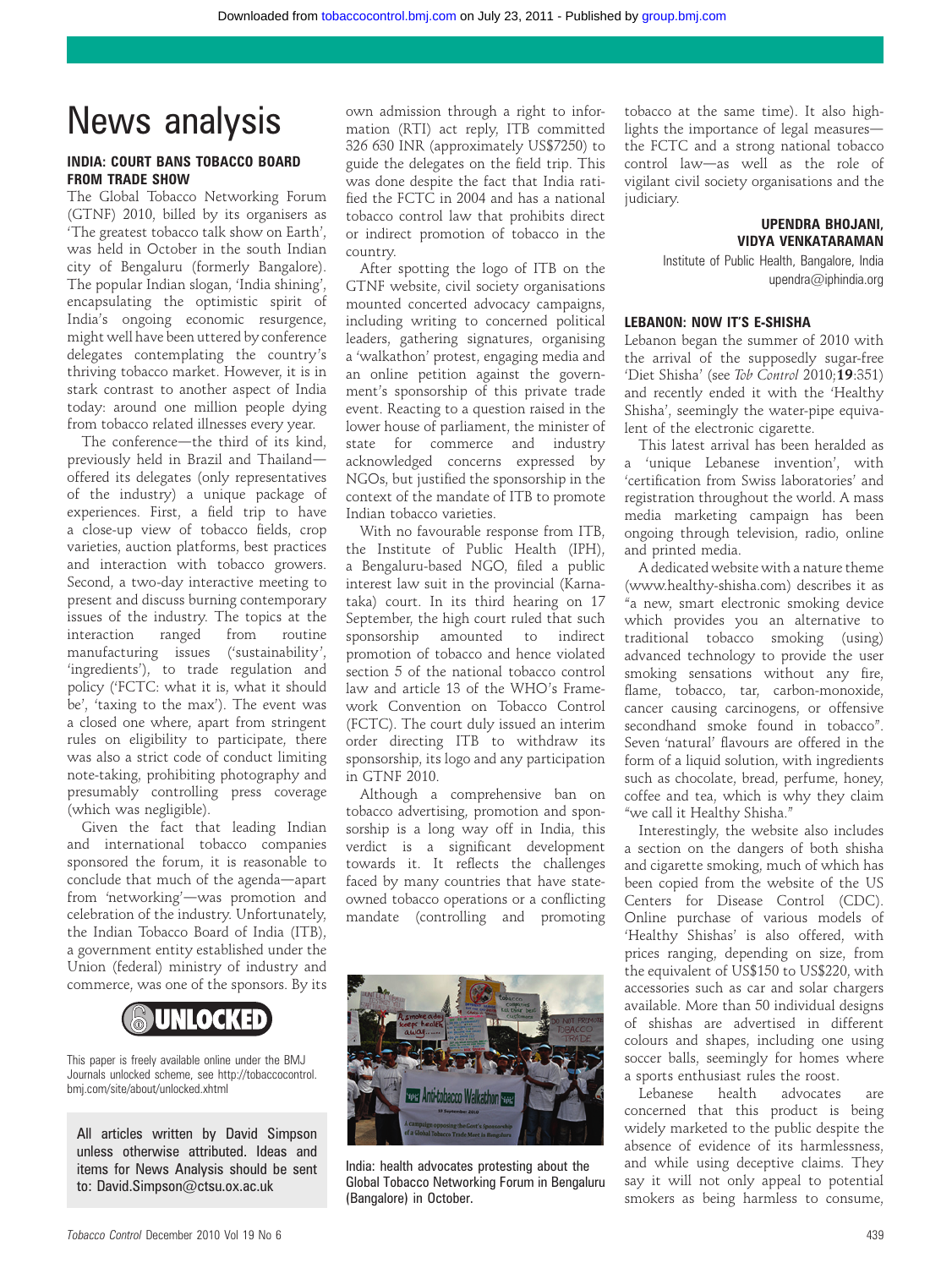

Lebanon: a scene from one of the television advertisements for the new 'Healthy Shisha' (water-pipe). As in this scene from one of the ads, much of the time of each spot is in splitscreen mode, comparing a regular shisha in black and white, with smoke-the child and her mother can be seen trying to wave it awayopposite a 'healthy shisha' in colour and without smoke.

but also that people will be enticed by the manufacturer's claim that they can now have their freedom back to 'smoke' indoors or wherever they want, including in currently smoke-free places. One version of the television advertisements even portrayed a wife and child who were no longer being exposed to secondhand smoke, as the husband used the 'Healthy Shisha.'

The marketing of this product began shortly after a month-long national media campaign against secondhand smoke, clearly playing into the public's increasing awareness of the dangers of tobacco, particularly during the past year, when new tobacco control legislation was debated.

The case is being followed by the National Tobacco Control Program within the Ministry of Public Health, with a possible ban on the 'Healthy Shisha' being sought.

#### JADE KHALIFE, GEORGES SAADE

National Tobacco Control Program, Lebanon gi\_jade25@yahoo.com

## GERMANY: NEW ACCESSORY OR PARIS CHIC?

In the December 2009 issue of the German edition of Glamour, a leading European fashion magazine, a young model demonstrated—under the title 'Rendezvous in Paris'-what style Frenchwomen wear when going out to a party. In three of the 11 pictures readers could see her smoking and in two she was holding a Marlboro cigarette pack in her hand.

However, the series of photographs was not direct tobacco advertising, which has been prohibited in German periodicals, newspapers and magazines since January 2007, under European Union law. Nevertheless, there was clearly more than a whiff of product placement.

First, the tendency of Philip Morris International (PMI), makers of Marlboro, to circumvent regulations is well known from other areas-for example, even though tobacco companies have been legally bound not to pay for product placement in movies since 1998, research shows that Marlboro is still the leading brand on screen in US motion pictures. Second, PMI is notorious for successfully implementing surreptitious advertising in movies as long ago as 1979, in Superman II. Why should it not be finding a way to do it, even now, in magazines?

Third, there is strong evidence that PMI continues to conduct detailed research on young adults and their lifestyles, in order to create the most effective promotional strategies. In this connection, it is worth noting that the reasons young females read magazines such as Glamour, being highly interested in their appearance and in order to create an up-to-date, stylish image for themselves, are similar to those of girls and women for starting or continuing to smoke, as a perceived status enhancement and as a driving force for staying thin.

It is hard to imagine a better platform than fashion magazines from which to address a young female audience susceptible to promotional messages; reading fashion magazines by adolescents is linked to a higher likelihood of smoking. In



Germany: one of 11 photographs in a special feature in the German edition of Glamour fashion magazine, three of which showed the model holding a Marlboro cigarette pack.

addition, the intimate style of presentation of the model in Glamour's series of photographs does nothing to dampen suspicion that the Marlboro cigarette packs have not appeared accidentally in her hands: she gives the impression of being dreamy, uninhibited and perhaps almost 'stoned', and more than one of the pictures shows a glimpse of her underwear. The pictures offer conspicuous accommodation of evidence that sexy smoker stereotypes are associated with smoking susceptibility (see Tob Control  $2004:13:308-14$ ).

On PMI's web home page the company claims that children and adolescents do not belong in the target groups of its marketing strategies and thereforeamong other policies—it does not employ models under 25 years old in its advertisements. Also, offers for product placement are also said to be declined. However, one statement can be regarded as true without reservation, namely that 'marketing is one of Philip Morris International's great strengths.'

#### KARIN MARUSKA

Institute for Therapy & Health Research, Kiel, Germany maruska@ift-nord.de

# INDONESIA: WESTERN BANDS PLAY PIED PIPER AT TOBACCO PROMOTION

From 8-10 October, at Jakarta's Ancol Beach, the Gudang Garam cigarette company was the major sponsor of Java Rockin' Land, one of the largest music festivals ever seen in Asia. Among the line-up supporting the lead act, the Smashing Pumpkins, were Wales' Stereophonics, Australia's Wolfmother and The Vines, and bands from several European countries.

Following calls by tobacco control advocates for the bands to either pull out or demand that the tobacco sponsorship be dropped, Wolfmother's frontman Andrew Stockdale posted a notice on the group's fanpage saying, "With the severity of the issue of smoking in Indonesia, I completely understand that bands playing with promo girls handing out cigarettes isn't going to help kids stop smoking in Indonesia. So it is without hesitation I will now announce that we will be cancelling our headline show ... We are very regretful to miss this opportunity to play to our Indonesian fans, though hopefully in the not too distant future we can do more shows under different terms."

Wolfmother's name disappeared from the festival website for a day but then reappeared after apparent management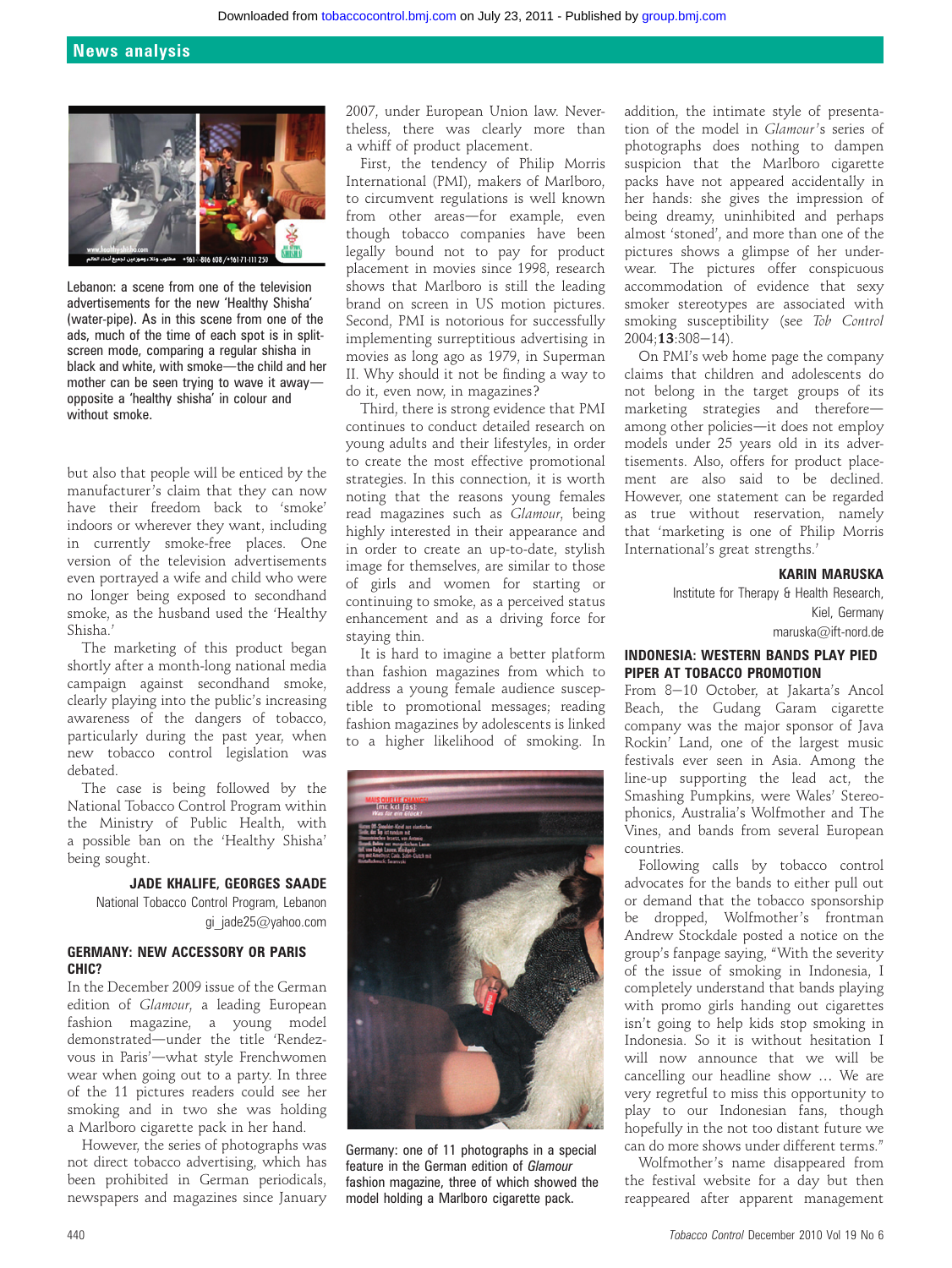intervention: 'This one is for the fans in Indonesia who have parted with their very own cold hard cash to see Wolfmother. We realize their (sic) are sponsors and we neither support or condemn the sponsors affiliated with the festival,' said the new notice.

Had they been born at the time, would the band have played in South Africa 'for the fans' under the then totally legal apartheid? Or would they have played 'for the fans' if they'd have been born in the 19th century and a wealthy, then totally legal slave-trading company had stumped up the sponsorship? But playing to help a totally legal tobacco company promote smoking to a half-price admission for kids gig? Hey . it's 'for the fans'.

By clicking on the festival website and selecting 'international', the terms and conditions tab showed conditions numbered  $A-S$ . The final condition, S, was added in the week the criticism began. It read, "One or some stages are sponsored by tobacco company and therefore audience below 18-years-old or pregnant woman are not allowed to enter the show." But to those who clicked on the Indonesian entry portal, condition S was missing. Western sensibilities about the tobacco sponsored festival being adult entry were thus cynically catered for, but in reality, Indonesian kids were welcome and got half-price tickets.

The bands' decisions to play contrast with the action taken by American singer Alicia Keys who in 2008 refused to play a Jakarta tobacco gig, unless all sponsorship and marketing by Philip Morris' Sampoerna brand was stopped. She got her way, as did American Idol winner Kelly Clarkson earlier this year when she sang there.

Indonesia has over 73 million smokers, 95 per cent of them men. Around 66 per cent of men smoke. The country is one of a handful of which have yet to ratify the WHO's Framework Convention on Tobacco Control (FCTC). Indonesia has virtually no tobacco control policies or significant education programmes. British American Tobacco (Bentoel) and Philip Morris (Sampoerna) are both massively engaged in Indonesia, a kind of last frontier of Marlboro Country. Despite repeated unctuous statements from both companies about their corporate social responsibility and not wanting youth to smoke, they are frequent sponsors of youth-oriented music events. Admission often includes free cigarettes.

Earlier this year, pictures of a 2-year-old Indonesian boy, Ardi Rizal, were published around the world-Google shows over a million hits. My Indonesian public health colleagues were very ambivalent about the publicity. While it focused unprecedented attention on smoking in Indonesia, the global conversation that flowed was all about the boy's irresponsible parents and the need for more education. Rizal was depicted as a freak show, with US network crews dispatched to track him down in his village and get him on film to make the world gasp in disbelief. What was missing in any of the coverage was the role of the tobacco industry in lobbying to keep Indonesia a tobacco industry paradise where publicity for international music acts like Java Rockin' Land wallpapers the country's media.

In an interview last year, Wolfmother's Stockdale reflected on his newborn daughter: "And you look at her and you think, she's four months old. What kind of world is she going to live in when she's, you know, 40? That's a scary thought." The scary thought is that nations like Indonesia can still play open host to massive scale tobacco promotions and that international entertainers are lining up to help the companies sell as much tobacco as possible.

In October, 700 delegates from 41 countries who attended the Asia Pacific Conference on Tobacco or Health (APACT) in Sydney, Australia, denounced Indonesia for being the only Asian country not to have signed the FCTC; and urged foreign musicians and athletes performing in Indonesia to boycott tobacco-sponsored events.

#### SIMON CHAPMAN

University of Sydney, Australia simon.chapman@sydney.edu.au

#### AMERICAS: WHO WARNS OF INDUSTRY **SUBVERSION**

Health leaders meeting in September at the Pan American Health Organization (PAHO), the Americas division of the WHO, vowed to counter attempts by the tobacco industry to subvert public health efforts aimed at protecting people from the harmful effects of tobacco use. PAHO's Directing Council, which brings together ministers of health and other high-level delegates from throughout the Americas each year, issued a resolution stating that its members were 'deeply concerned about misinformation campaigns and legal actions' sponsored by cigarette makers and their allies against tobacco control measures. They called on countries to publicise, to the extent legally possible, the activities of the tobacco industry, to expose their strategies and reduce their effectiveness.

The resolution expressed specific support for Uruguay and measures it has implemented that have made it a pioneer in tobacco control in Latin America. Evidence of industry interference in health policy was heard, among other examples, from Uruguay's near neighbour, Paraguay, whose health minister told delegates that tobacco industry opposition was threatening to halt her government's efforts to comply with the WHO's Framework Convention on Tobacco Control (FCTC). She cited recent presidential decrees, banning smoking in enclosed public spaces and regulating labelling and packaging of tobacco, respectively, which had been suspended due to legal injunctions and a challenge to their constitutionality by the tobacco industry, at both the national and international levels.

Twenty-seven countries, three-quarters of all PAHO member countries, have ratified the FCTC. Three-Chile, Cuba and Venezuela-tax tobacco products at 75 per cent of the retail price; nine report that they have national or local laws that cover at least 90 per cent of their populations, with bans on smoking in all enclosed public areas and work places without exception; and 17 countries ban the use of misleading labels and require that warnings occupy more than 30 per cent of the main package surfaces. Colombia and Panama have comprehensive laws banning all forms of tobacco advertising, promotion and sponsorship.

#### USA: PHARMACY TOBACCO SALES BAN

In September, San Francisco expanded its ban on the sale of cigarettes in pharmacies, turning a judicial setback into a legislative triumph.

In 2008, San Francisco became the first US city to mandate tobacco-free pharmacies, but the law came under challenge. The Walgreens retail pharmacy chain argued that it was being discriminated against because tobacco sales remained legal in grocers with pharmacy counters and in 'big box' stores, huge retail outlets that sell everything from toothpaste to car tyres. In June, the city's First District Court of Appeal sided with Walgreens, agreeing that the big box store exemption was arbitrary and unfair.

Rather than allow sales to resume at all pharmacies, however, the San Francisco Board of Supervisors-the city's governing council-voted  $7-3$  to expand the ban, thus levelling the playing field. As City Supervisor Eric Mar, a co-sponsor of the legislation, noted, 'Cigarettes and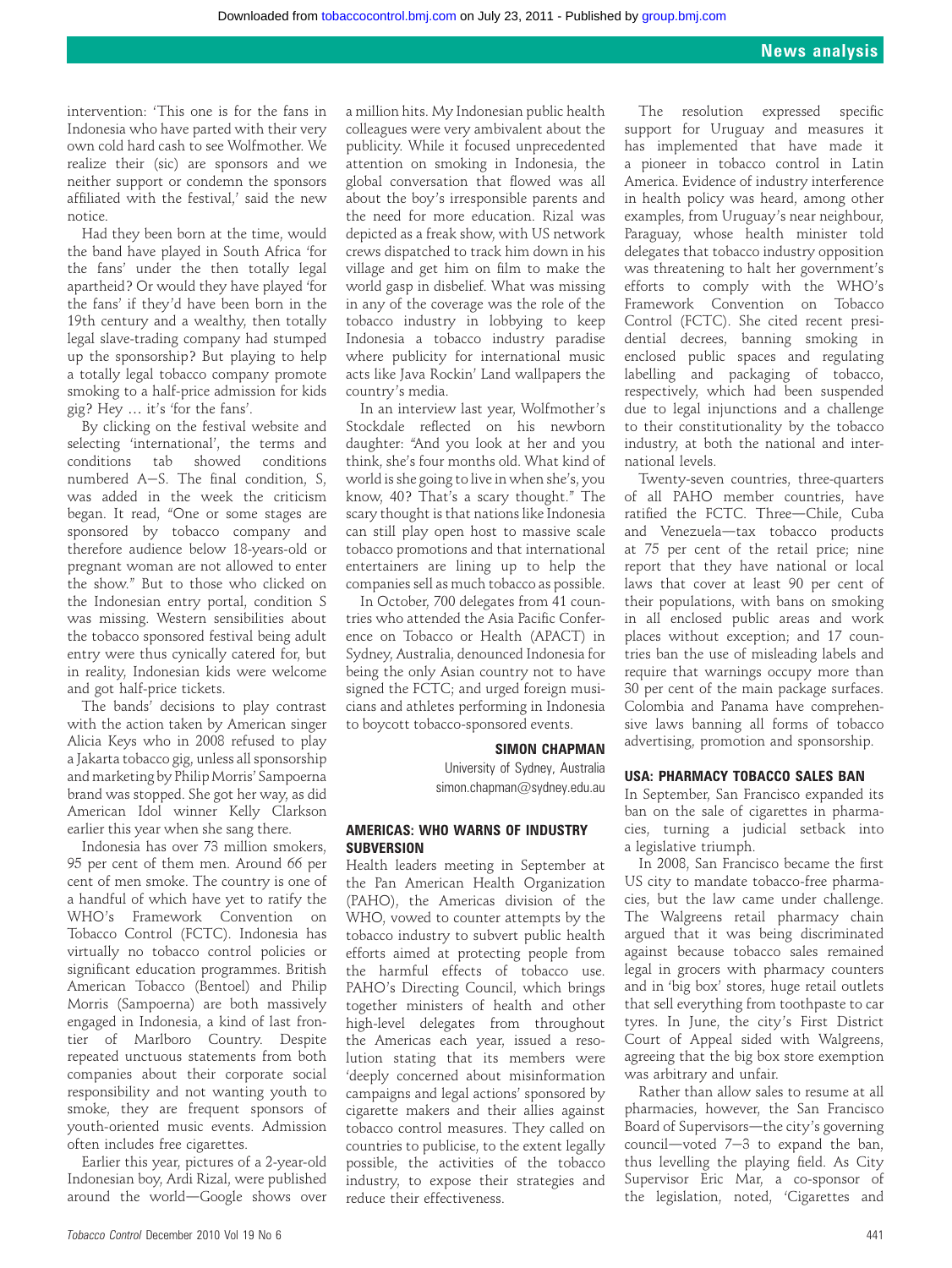# News analysis



USA: the satirical exhibit "My Cancer and Drug Store", highlighting the inappropriateness of tobacco being sold in some US pharmacies, is seen on show in Buffalo, New York State in 2009, with its creator, Dr Alan Blum and a health promotion colleague, Rebecca Murphy-Hoefer.

pharmacies don't mix. Pharmacies should promote healing and protect our health.' Although the margin of the vote was not high enough to be veto-proof, Mayor Gavin Newsom is expected to sign the measure into law-it was his idea in the first place.

Prior to the vote, the Safeway grocery chain revealed candour in expressing its opposition to the ban's expansion. Spokeswoman Susan Houghton argued, "For us it's kind of throwing the baby out with the bath water. We do obviously have healthy foods in our stores, and we do sell products that might be less healthy. For us it's about providing an array of products for our customers." Might be less healthy? This begs the question of Safeway's next advertising campaign. Will it appeal to customers to "come to us for all your health - and less healthy - needs"?

Even more intriguing will be Walgreens' own reaction. In attempting to rally customers on its side in advance of its successful court challenge, the chain noted, 'The proposal will force smokers to liquor stores, tobacco shops, gas stations or other retailers that don't carry smoking cessation products and don't have pharmacists available for advice on quitting.' So, deprived of their tobacco sales, will the company that boasts of offering 'specialty pharmaceuticals and wellness services' now drop nicotine replacement therapy (NRT) sales and petulantly instruct its pharmacists to send smokers to gas stations for cessation advice it knows they won't get?

# STAN SHATENSTEIN

shatensteins@sympatico.ca

# USA: PHARMACY ITEMS AMONG A MILLION IN COLLECTION

The satirical exhibit "Your cancer and drug store"-see left-is just one manifestation of the career-long passion of Dr Alan Blum, family physician and founder of the US ginger group DoC - Doctors Ought to Care (and first editor of this journal's News Analysis section). In particular, he has long refused to accept the inconsistency between medical, health and other trusted leaders in society who have an ambivalent attitude to tobacco, including pharmacies which profit from serving the interests of health while at the same time selling tobacco products. In the mid-1990s, Blum saw that a convenience store in Hartford, Connecticut was up for sale, complete with a historic collection: the seller had saved virtually all the cigarette advertising displays and other promotional items used in his shop over the previous 20 years. Blum, long noted for his creative use of satire for education about tobacco, purchased the lot. Thus was born the concept of Your Cancer and Drug Store.

However, the pharmacy ephemera comprises but a fraction of the tobacco related promotional material and other associated items, now numbering more than a million, amassed by Blum. The collection ranges from tobacco-branded advertising signs, sports bags, ash trays, fashion accessories, T-shirts, caps, cameras, CDs, mugs and other give-away items distributed by tobacco companies with the purchase of cartons or packs of cigarettes and spitting tobacco, to a Philip Morris Supports the Arts sweatshirt, an infant-sized Virginia Slims Tennis t-shirt, 1940s get-well cards with a cigarette theme, a Philip Morris sign placed at the bedside of hospital patients reminding them not to smoke in bed, an RJ Reynolds sales representative's book from the 1920s with the same Camel advertisement in more than 50 languages for placement in neighbourhood stores and ethnic newspapers-the list itself is almost an exhibit of the exploitation of a vast galaxy of promotional tactics to try to ensure that the world smoked as much as possible.

It also includes significant publications that chronicle the history of tobacco control, such as original newspaper headlines on the publication of the Royal College of Physicians of London pioneering report in 1962 and the first Surgeon

General's report in 1964. The significance of these early scientific reports is given added context by the collection's magazines from the 1950s and 1960s that include planted articles by tobacco companies debunking the dangers of smoking covered by these early reports. Postage stamps alone, collected from all over the world by Louisiana chest physician Dr Jim Lutschg, form such a large sub-collection that selections have already been exhibited separately (see Tob Control 2010;19:354).

Now this unique collection is so large, with attendant access and storage restrictions, that Alan Blum and colleagues are searching for a permanent home for it that will allow it to be used by future generations of tobacco control researchers and advocates, as well as those studying the history of medicine, marketing, tobacco control or any other of the many facets of tobacco and disease history that it illuminates. [Enquiries: ablum@cchs.ua.edu]

#### PAKISTAN: HEALTH ADS GO BUSSED



Pakistan: this graphic anti-tobacco advertisement has been appearing on the backs and sides of buses on the busy route between the northern city of Rawalpindi and Islamabad, the capital. They are sponsored by the ministry of health, which hopes to obtain more funds so that the campaign can be expanded. Bus travel is the most common form of public transport in Pakistan, and if coverage could be extended to other city routes and to buses plying the long trunk roads in the country, the eye-catching ads could be seen by a significant proportion of tobacco users in both urban and rural environments.

Tobacco Control 2010:19:439-442. doi:10.1136/tc.2010.041103